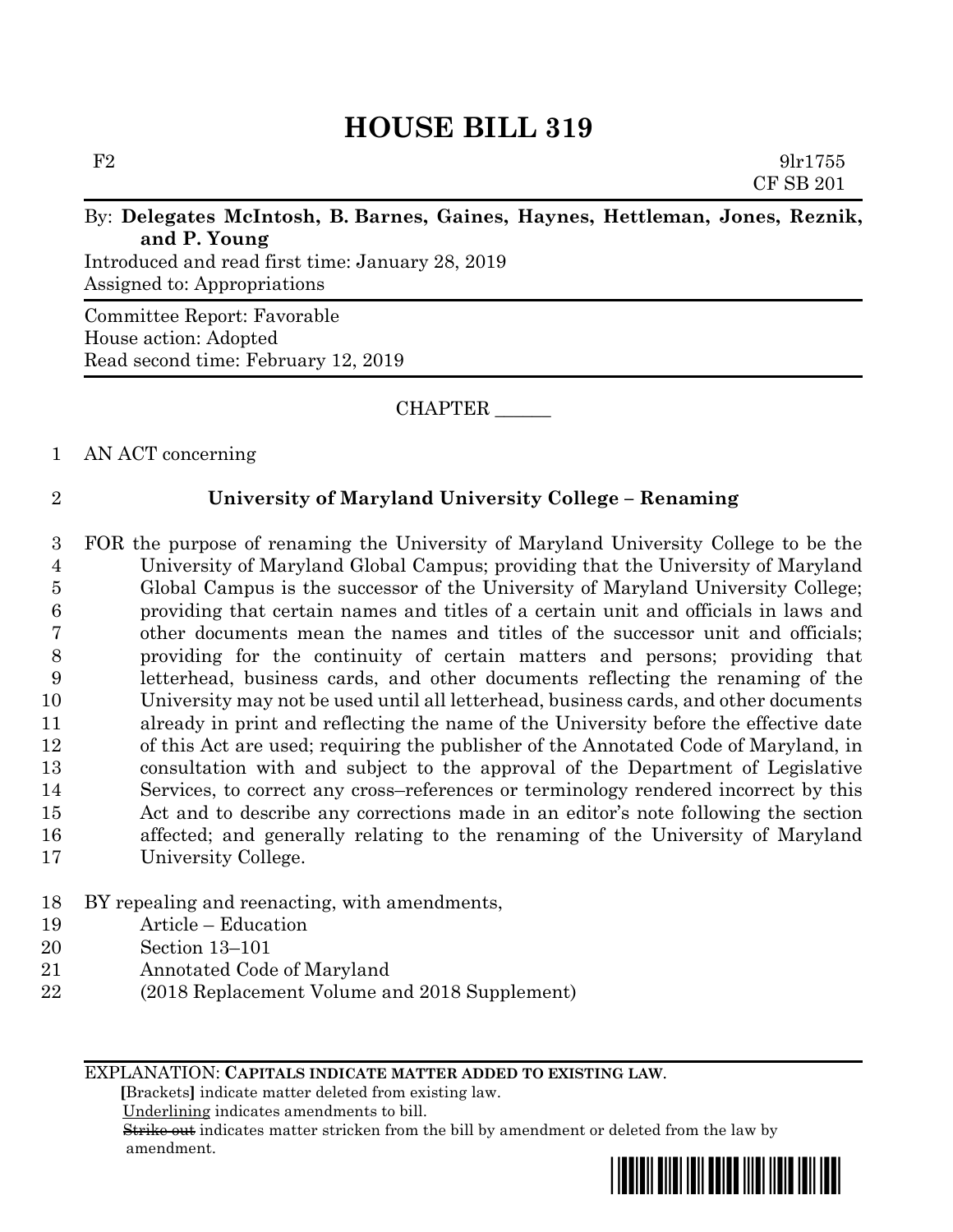|                                    | $\overline{2}$<br><b>HOUSE BILL 319</b>                                                                                                                                                                                                                                                                                                                                        |
|------------------------------------|--------------------------------------------------------------------------------------------------------------------------------------------------------------------------------------------------------------------------------------------------------------------------------------------------------------------------------------------------------------------------------|
| 1<br>$\overline{2}$                | SECTION 1. BE IT ENACTED BY THE GENERAL ASSEMBLY OF MARYLAND,<br>That the Laws of Maryland read as follows:                                                                                                                                                                                                                                                                    |
| 3                                  | <b>Article - Education</b>                                                                                                                                                                                                                                                                                                                                                     |
| 4                                  | $13 - 101.$                                                                                                                                                                                                                                                                                                                                                                    |
| 5<br>6                             | It is the intent of the General Assembly that the University of Maryland<br>(a)<br>[University College] GLOBAL CAMPUS:                                                                                                                                                                                                                                                         |
| 7<br>8                             | Operate as Maryland's open university serving nontraditional students<br>(1)<br>who reside in Maryland, the United States, and throughout the world;                                                                                                                                                                                                                           |
| 9<br>10                            | (2)<br>Provide the citizens of Maryland with affordable, open access higher<br>education; and                                                                                                                                                                                                                                                                                  |
| 11                                 | (3)<br>Continue as a leader in distributed higher education.                                                                                                                                                                                                                                                                                                                   |
| 12<br>13                           | (1)<br>There is a University of Maryland [University College] GLOBAL<br>(b)<br><b>CAMPUS</b> which is not a new constituent institution of the University System of Maryland.                                                                                                                                                                                                  |
| 14<br>15<br>16                     | As a constituent institution of the University System of Maryland, the<br>(2)<br>University of Maryland [University College] GLOBAL CAMPUS is an instrumentality of<br>the State.                                                                                                                                                                                              |
| 17<br>18<br>19                     | The exercise by the University of Maryland [University College]<br>(3)<br><b>GLOBAL CAMPUS</b> of its powers, including its overseas operations, is the performance of<br>an essential public function.                                                                                                                                                                        |
| 20<br>21<br>22<br>23               | The provisions of $\S$ 12–105(a) of this article do not apply to the overseas<br>(c)<br>operations of the University of Maryland [University College] GLOBAL CAMPUS. The<br>institution may spend the appropriation without the approval of the Board of Public Works<br>and without submitting a detailed budget schedule to the Board of Public Works.                       |
| 24<br>$25\,$<br>$26\,$<br>27<br>28 | The University of Maryland [University College] GLOBAL CAMPUS shall<br>(d)<br>prepare an annual financial information statement for the next following fiscal year and<br>shall submit the statement to the Department of Budget and Management each year before<br>October 1. The annual financial information statement shall include for the next following<br>fiscal year: |
| 29<br>30<br>$31\,$                 | An estimate of the total revenues of the University of Maryland<br>(1)<br>[University College] GLOBAL CAMPUS, including revenues from tuitions, fees, gifts,<br>grants, and interest income;                                                                                                                                                                                   |
| 32<br>$33\,$                       | An estimate of the value of services which the other units of the<br>(2)<br>University System of Maryland and other State agencies provide to the University of                                                                                                                                                                                                                |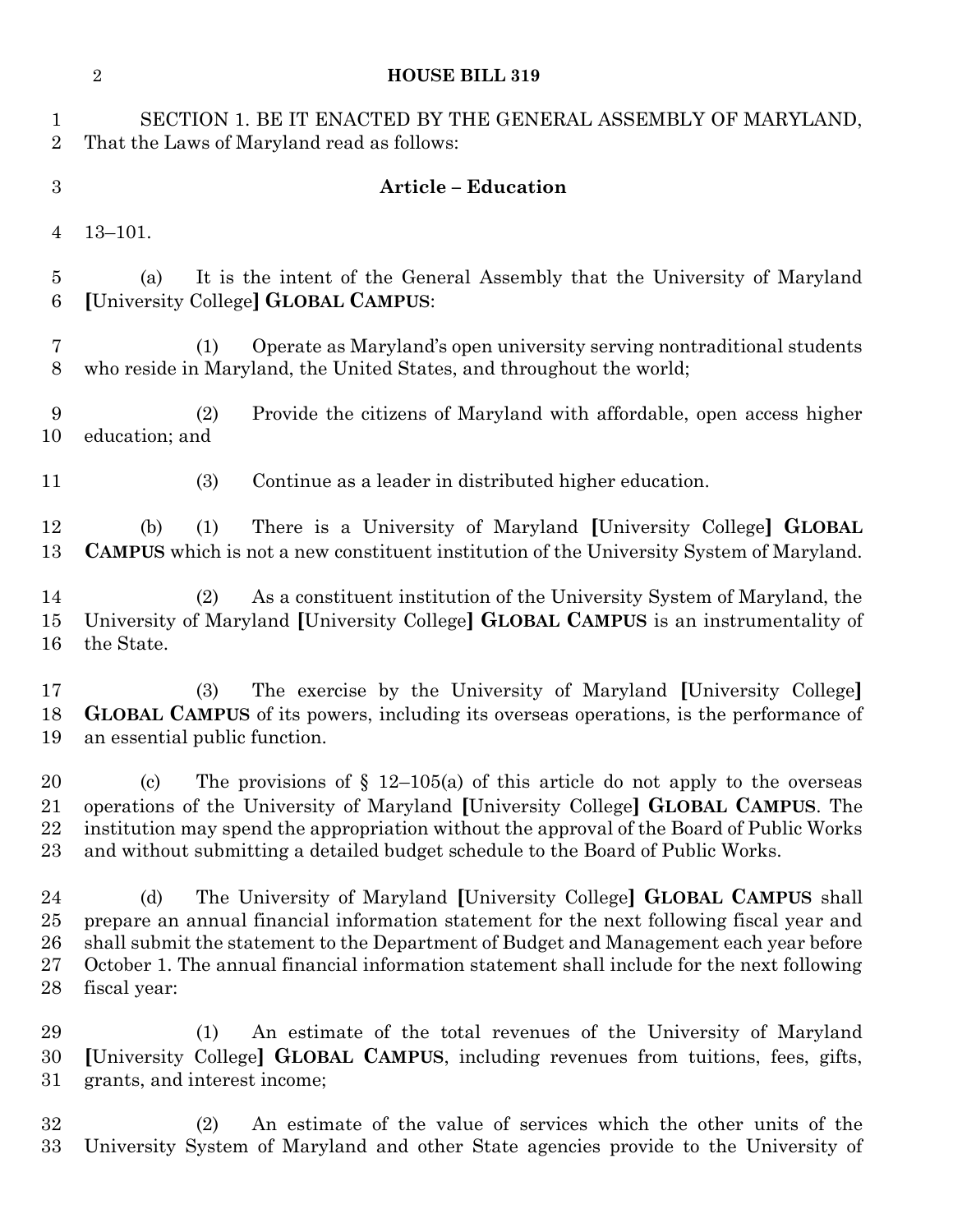## **HOUSE BILL 319** 3

| $\mathbf{1}$                          | Maryland [University College] GLOBAL CAMPUS; and                                                                                                                                                                                                                                                                                                                                                                                       |
|---------------------------------------|----------------------------------------------------------------------------------------------------------------------------------------------------------------------------------------------------------------------------------------------------------------------------------------------------------------------------------------------------------------------------------------------------------------------------------------|
| $\overline{2}$<br>$\boldsymbol{3}$    | An estimate of the total cost of salaries and personnel benefits for<br>(3)<br>employees of the University of Maryland [University College] GLOBAL CAMPUS.                                                                                                                                                                                                                                                                             |
| $\overline{4}$<br>$\overline{5}$<br>6 | The interest or income from the investment of the funds of the<br>(e)<br>(1)<br>University of Maryland [University College] GLOBAL CAMPUS by the State Treasurer<br>shall be credited to the University of Maryland [University College] GLOBAL CAMPUS.                                                                                                                                                                                |
| $\overline{7}$<br>8<br>9<br>10        | Any unexpended or unencumbered balance of the annual appropriation<br>(2)<br>for the University of Maryland [University College] GLOBAL CAMPUS, except any<br>appropriation from the General Fund of the State, shall not revert to the General Fund of<br>the State at the end of the State's fiscal year.                                                                                                                            |
| 11                                    | (f)<br>The University of Maryland [University College] GLOBAL CAMPUS may:                                                                                                                                                                                                                                                                                                                                                              |
| 12<br>13                              | (1)<br>Purchase, lease, or rent motor vehicles for use in overseas programs;<br>and                                                                                                                                                                                                                                                                                                                                                    |
| 14<br>15                              | Purchase, lease, or rent mechanical or electronic data or information<br>(2)<br>processing equipment and related services for its overseas programs.                                                                                                                                                                                                                                                                                   |
| 16<br>17<br>18<br>19<br>20            | Each year the University of Maryland [University College] GLOBAL<br>(1)<br>(g)<br><b>CAMPUS</b> shall cause an independent certified public accountant to prepare audited<br>financial statements of the University of Maryland [University College] GLOBAL CAMPUS<br>in accordance with generally accepted auditing standards accompanied by the auditor's<br>report on the statements.                                               |
| 21<br>22                              | The provisions of $\S$ 12–105(f) of this article do not apply to the<br>(2)<br>University of Maryland [University College] GLOBAL CAMPUS overseas programs.                                                                                                                                                                                                                                                                            |
| 23                                    | SECTION 2. AND BE IT FURTHER ENACTED, That, as provided in this Act:                                                                                                                                                                                                                                                                                                                                                                   |
| 24<br>25                              | The University of Maryland Global Campus is the successor of the University<br>(a)<br>of Maryland University College.                                                                                                                                                                                                                                                                                                                  |
| 26<br>27<br>28                        | In every law, executive order, rule, regulation, policy, or document created by<br>(b)<br>an official, an employee, or a unit of this State, the names and titles of those agencies and<br>officials mean the names and titles of the successor agency or official.                                                                                                                                                                    |
| 29<br>30<br>31<br>32<br>33            | SECTION 3. AND BE IT FURTHER ENACTED, That nothing in this Act affects<br>the term of office of an appointed or elected member of any commission, office, department,<br>agency, or other unit. An individual who is a member of a unit on the effective date of this<br>Act shall remain for the balance of the term to which appointed or elected, unless the<br>member sooner dies, resigns, or is removed under provisions of law. |